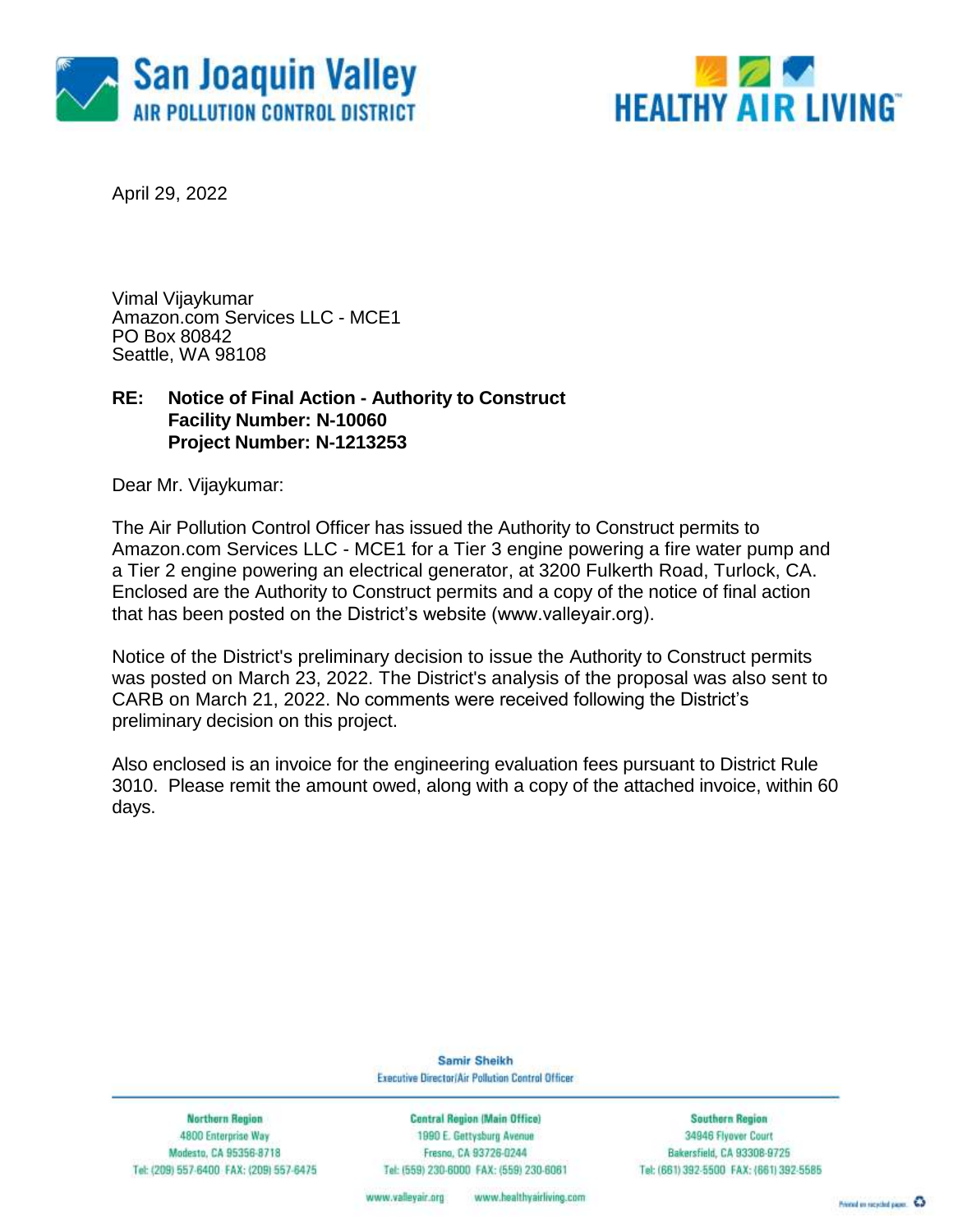Mr. Vijaykumar Page 2

Thank you for your cooperation in this matter. If you have any questions, please contact Mr. Nick Peirce.

Sincerely,

Miterances

Brian Clements Director of Permit Services

BC:sm

**Enclosures** 

cc: Courtney Graham, CARB (w/ enclosure) via email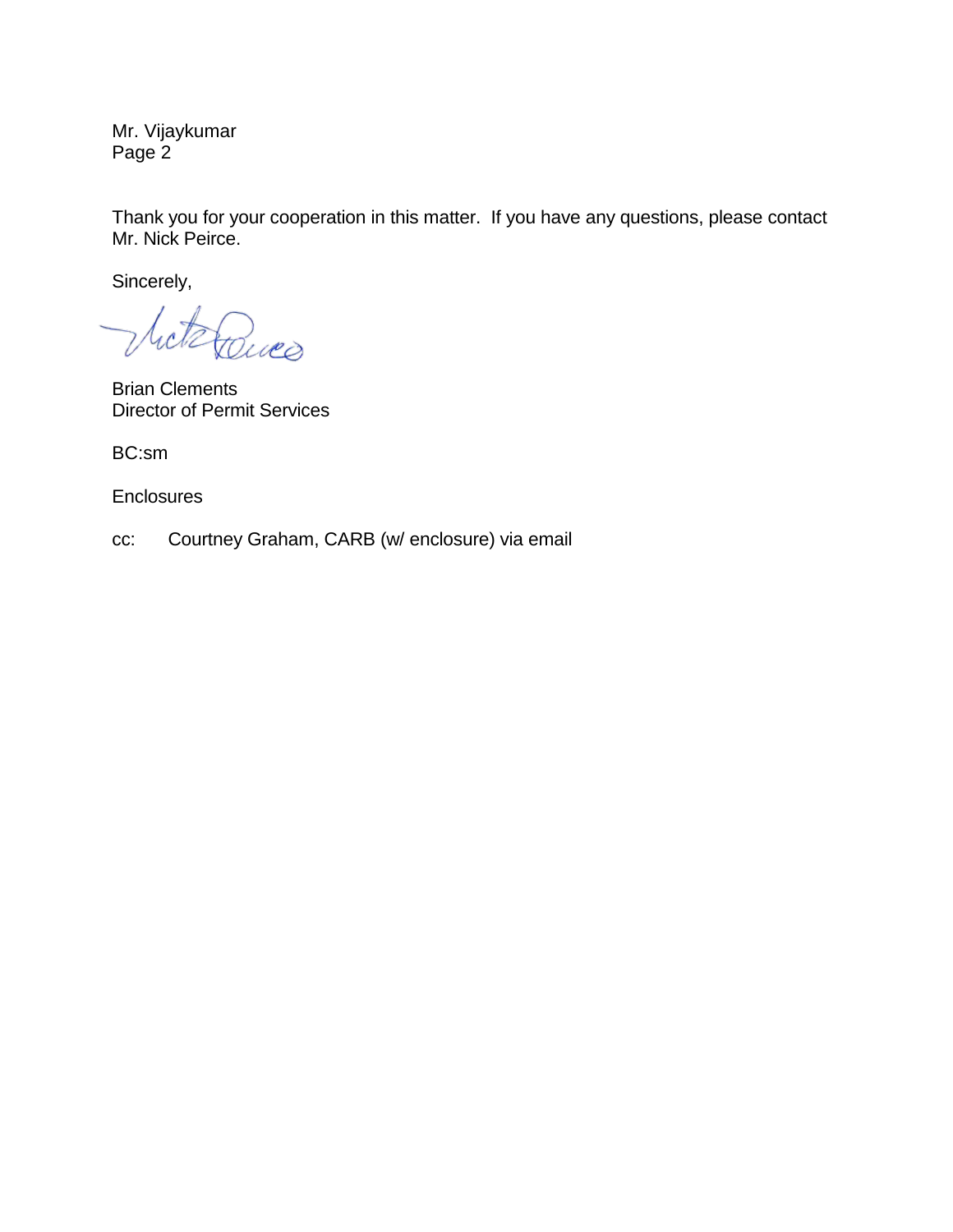



Facility # N-10060 AMAZON.COM SERVICES LLC - MCE1 3200 FULKERTH ROAD TURLOCK, CA

## **AUTHORITY TO CONSTRUCT (ATC)**

## *QUICK START GUIDE*

- 1. **Pay Invoice**: Please pay enclosed invoice before due date.
- 2. **Fully Understand ATC**: Make sure you understand ALL conditions in the ATC prior to construction, modification and/or operation.
- 3. **Follow ATC**: You must construct, modify and/or operate your equipment as specified on the ATC. Any unspecified changes may require a new ATC.
- 4. **Notify District**: You must notify the District's Compliance Department, at the telephone numbers below, upon start-up and/or operation under the ATC. Please record the date construction or modification commenced and the date the equipment began operation under the ATC. You may NOT operate your equipment until you have notified the District's Compliance Department. A startup inspection may be required prior to receiving your Permit to Operate.
- 5. **Source Test**: Schedule and perform any required source testing. See [http://www.valleyair.org/busind/comply/source\\_testing.htm](http://www.valleyair.org/busind/comply/source_testing.htm) for source testing resources.
- 6. **Maintain Records**:Maintain all records required by ATC. Records are reviewed during every inspection (or upon request) and must be retained for at least 5 years. Sample record keeping forms can be found at http://www.valleyair.org/busind/comply/compliance\_forms.htm.

By operating in compliance, you are doing your part to improve air quality for all Valley residents.

### **For assistance, please contact District Compliance staff at any of the telephone numbers listed below.**

Samir Sheikh Executive Director/Air Pollution Control Officer

**Northern Region** 4800 Enterprise Way Modesto, CA 95356-8718 Tel: (209) 557-6400 FAX: (209) 557-6475

Central Region (Main Office) 1990 E. Gettysburg Avenue Fresna, CA 93726-0244 Tel: (559) 230-6000 FAX: (559) 230-6061

**Southern Region** 34946 Flyover Court Bakersfield, CA 93308-9725 Tel: (661) 392-5500 FAX: (661) 392-5585

www.bealthyairliving.com www.valleyair.org

Preced on recycled paper. 43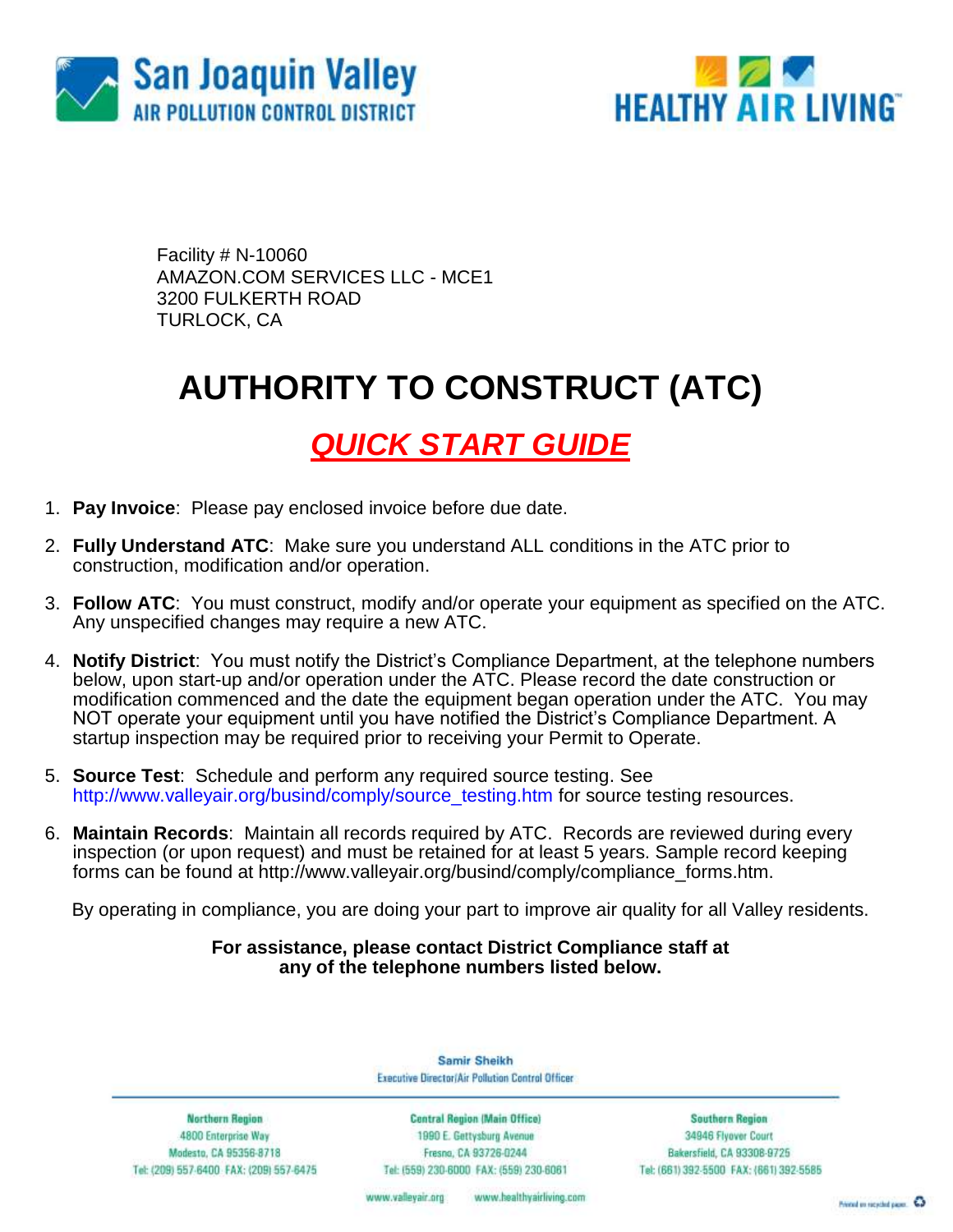



# **AUTHORITY TO CONSTRUCT**

**PERMIT NO:** N-10060-1-0 **ISSUANCE DATE:** 04/29/2022

**LEGAL OWNER OR OPERATOR:** AMAZON.COM SERVICES LLC - MCE1 **MAILING ADDRESS:** 3200 FULKERTH ROAD TURLOCK, CA

**LOCATION:** 3200 FULKERTH ROAD TURLOCK, CA

### **EQUIPMENT DESCRIPTION:**

909 BHP (INTERMITTENT) PERKINS MODEL 2806C-E18TAG3 TIER 2 CERTIFIED DIESEL-FIRED EMERGENCY STANDBY INTERNAL COMBUSTION (IC) ENGINE POWERING AN ELECTRICAL GENERATOR

### **CONDITIONS**

- 1. No air contaminant shall be released into the atmosphere which causes a public nuisance. [District Rule 4102]
- 2. No air contaminant shall be discharged into the atmosphere for a period or periods aggregating more than three minutes in any one hour which is as dark as, or darker than, Ringelmann 1 or 20% opacity. [District Rule 4101]
- 3. Particulate matter emissions shall not exceed 0.1 grains/dscf in concentration. [District Rule 4201]
- 4. The exhaust stack shall vent vertically upward. The vertical exhaust flow shall not be impeded by a rain cap (flapper ok), roof overhang, or any other obstruction. [District Rule 4102]
- 5. This engine shall be equipped with a non-resettable hour meter with a minimum display capability of 9,999 hours, unless the District determines that a non-resettable hour meter with a different minimum display capability is appropriate in consideration of the historical use of the engine and the owner or operator's compliance history. [District Rule 4702 and 17 CCR 93115]
- 6. Only CARB certified diesel fuel containing not more than 0.0015% sulfur by weight is to be used. [District Rules 2201 and 4801, and 17 CCR 93115]
- 7. Emissions from this IC engine shall not exceed any of the following limits: 3.69 g-NOx/bhp-hr, 0.60 g-CO/bhp-hr, or 0.19 g-VOC/bhp-hr. [District Rule 2201 and 17 CCR 93115]
- 8. Emissions from this IC engine shall not exceed 0.05 g-PM10/bhp-hr based on USEPA certification using ISO 8178 test procedure. [District Rules 2201 and 4102, and 17 CCR 93115]

#### CONDITIONS CONTINUE ON NEXT PAGE

**YOU MUST NOTIFY THE DISTRICT COMPLIANCE DIVISION AT (209) 557-6400 WHEN CONSTRUCTION IS COMPLETED AND PRIOR TO OPERATING THE EQUIPMENT OR MODIFICATIONS AUTHORIZED BY THIS AUTHORITY TO CONSTRUCT.** This is NOT a PERMIT TO OPERATE. Approval or denial of a PERMIT TO OPERATE will be made after an inspection to verify that the equipment has been constructed in accordance with the approved plans, specifications and conditions of this Authority to Construct, and to determine if the equipment can be operated in compliance with all Rules and Regulations of the San Joaquin Valley Unified Air Pollution Control District. Unless construction has commenced pursuant to Rule 2050, this Authority to Construct shall expire and application shall be cancelled two years from the date of issuance. The applicant is responsible for complying with all laws, ordinances and regulations of all other governmental agencies which may pertain to the above equipment.

Samir Sheikh, Executive Director / APCO

 $\frac{1}{2}$ 

Brian Clements, Director of Permit Services N-10060-1-0 : Apr 29 2022 9:32AM -- MEHROTRS : Joint Inspection NOT Required

Northern Regional Office • 4800 Enterprise Way • Modesto, CA 95356-8718 • (209) 557-6400 • Fax (209) 557-6475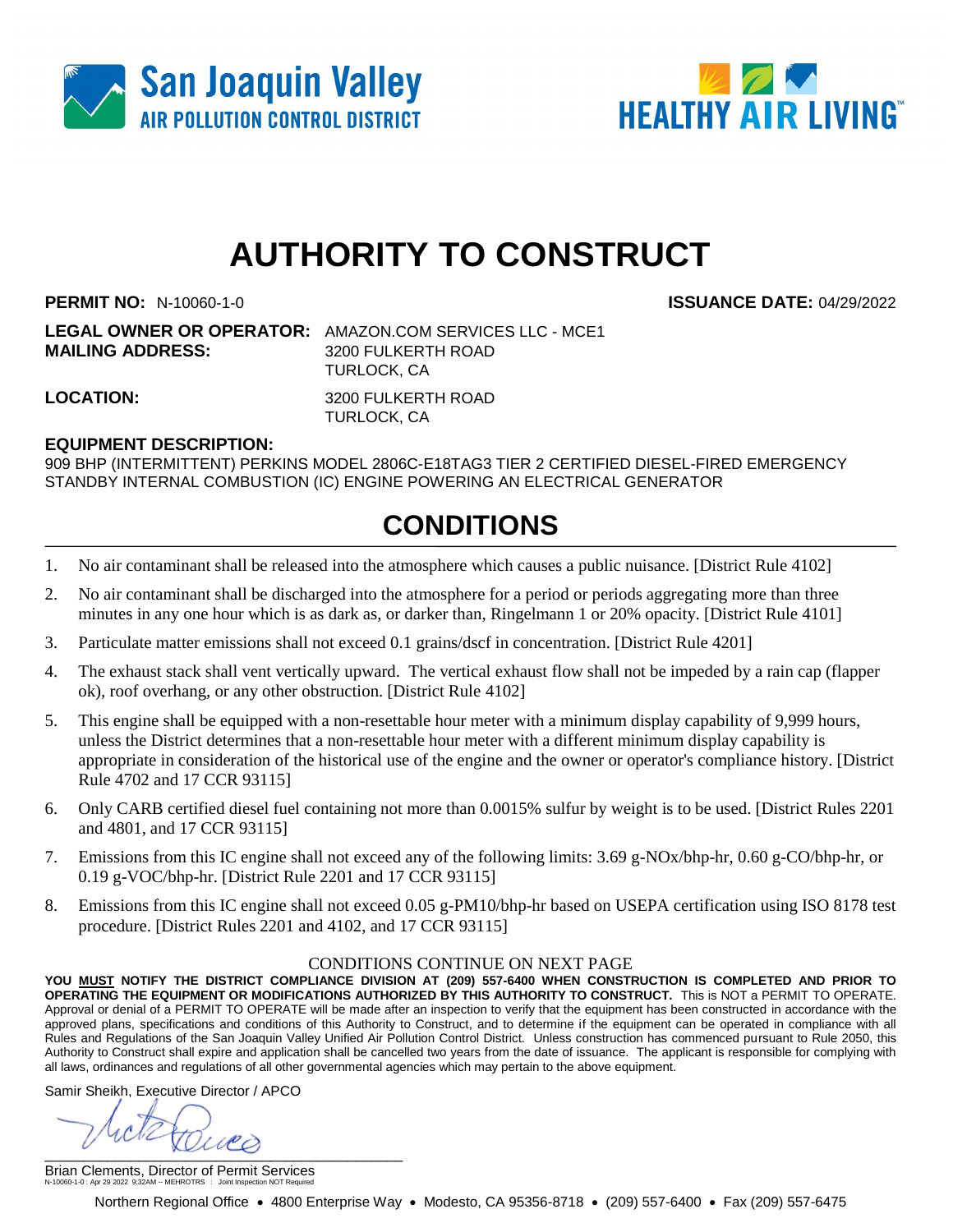Conditions for N-10060-1-0 (continued) Page 2 of 2

- 9. This engine shall be operated and maintained in proper operating condition as recommended by the engine manufacturer or emissions control system supplier. [District Rule 4702]
- 10. During periods of operation for maintenance, testing, and required regulatory purposes, the permittee shall monitor the operational characteristics of the engine as recommended by the manufacturer or emission control system supplier (for example: check engine fluid levels, battery, cables and connections; change engine oil and filters; replace engine coolant; and/or other operational characteristics as recommended by the manufacturer or supplier). [District Rule 4702]
- 11. An emergency situation is an unscheduled electrical power outage caused by sudden and reasonably unforeseen natural disasters or sudden and reasonably unforeseen events beyond the control of the permittee. [District Rule 4702 and 17 CCR 93115]
- 12. This engine shall not be used to produce power for the electrical distribution system, as part of a voluntary utility demand reduction program, or for an interruptible power contract. [District Rule 4702 and 17 CCR 93115]
- 13. The permittee shall maintain monthly records of emergency and non-emergency operation. Records shall include the number of hours of emergency operation, the date and number of hours of all testing and maintenance operations, the purpose of the operation (for example: load testing, weekly testing, rolling blackout, general area power outage, etc.) and records of operational characteristics monitoring. For units with automated testing systems, the operator may, as an alternative to keeping records of actual operation for testing purposes, maintain a readily accessible written record of the automated testing schedule. [District Rule 4702 and 17 CCR 93115]
- 14. This engine shall be operated only for testing and maintenance of the engine, required regulatory purposes, and during emergency situations. Operation of the engine for maintenance, testing, and required regulatory purposes shall not exceed 50 hours per calendar year. [District Rules 2201, 4102, and 4702, and 17 CCR 93115]
- 15. The permittee shall maintain monthly records of the type of fuel purchased. [District Rule 4702 and 17 CCR 93115]
- 16. All records shall be maintained and retained on-site for a minimum of five (5) years, and shall be made available for District inspection upon request. [District Rule 4702 and 17 CCR 93115]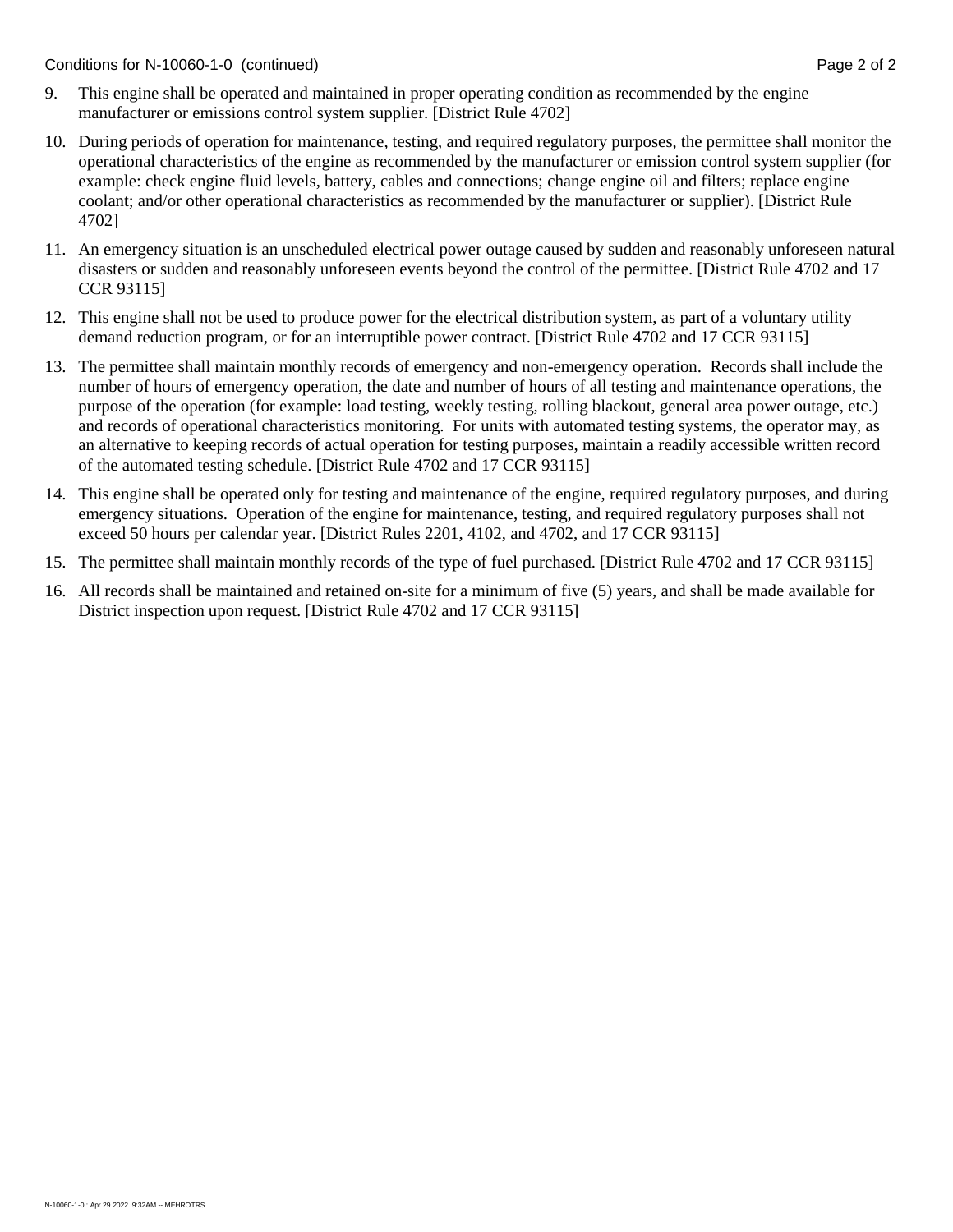



# **AUTHORITY TO CONSTRUCT**

**PERMIT NO:** N-10060-2-0 **ISSUANCE DATE:** 04/29/2022

**LEGAL OWNER OR OPERATOR:** AMAZON.COM SERVICES LLC - MCE1 **MAILING ADDRESS:** 3200 FULKERTH ROAD TURLOCK, CA

**LOCATION:** 3200 FULKERTH ROAD TURLOCK, CA

### **EQUIPMENT DESCRIPTION:**

630 BHP (INTERMITTENT) CATERPILLAR MODEL C18H0-UFAD12-D TIER 3 CERTIFIED DIESEL-FIRED EMERGENCY INTERNAL COMBUSTION (IC) ENGINE POWERING A FIREWATER PUMP

### **CONDITIONS**

- 1. No air contaminant shall be released into the atmosphere which causes a public nuisance. [District Rule 4102]
- 2. No air contaminant shall be discharged into the atmosphere for a period or periods aggregating more than three minutes in any one hour which is as dark as, or darker than, Ringelmann 1 or 20% opacity. [District Rule 4101]
- 3. Particulate matter emissions shall not exceed 0.1 grains/dscf in concentration. [District Rule 4201]
- 4. The exhaust stack shall vent vertically upward. The vertical exhaust flow shall not be impeded by a rain cap (flapper ok), roof overhang, or any other obstruction. [District Rule 4102]
- 5. This engine shall be equipped with a non-resettable hour meter with a minimum display capability of 9,999 hours, unless the District determines that a non-resettable hour meter with a different minimum display capability is appropriate in consideration of the historical use of the engine and the owner or operator's compliance history. [District Rule 4702 and 17 CCR 93115]
- 6. Only CARB certified diesel fuel containing not more than 0.0015% sulfur by weight is to be used. [District Rules 2201 and 4801, and 17 CCR 93115]
- 7. Emissions from this IC engine shall not exceed any of the following limits: 2.88 g-NOx/bhp-hr, 0.45 g-CO/bhp-hr, or 0.04 g-VOC/bhp-hr. [District Rule 2201 and 17 CCR 93115]
- 8. Emissions from this IC engine shall not exceed 0.07 g-PM10/bhp-hr based on USEPA certification using ISO 8178 test procedure. [District Rules 2201 and 4102, and 17 CCR 93115]

#### CONDITIONS CONTINUE ON NEXT PAGE

**YOU MUST NOTIFY THE DISTRICT COMPLIANCE DIVISION AT (209) 557-6400 WHEN CONSTRUCTION IS COMPLETED AND PRIOR TO OPERATING THE EQUIPMENT OR MODIFICATIONS AUTHORIZED BY THIS AUTHORITY TO CONSTRUCT.** This is NOT a PERMIT TO OPERATE. Approval or denial of a PERMIT TO OPERATE will be made after an inspection to verify that the equipment has been constructed in accordance with the approved plans, specifications and conditions of this Authority to Construct, and to determine if the equipment can be operated in compliance with all Rules and Regulations of the San Joaquin Valley Unified Air Pollution Control District. Unless construction has commenced pursuant to Rule 2050, this Authority to Construct shall expire and application shall be cancelled two years from the date of issuance. The applicant is responsible for complying with all laws, ordinances and regulations of all other governmental agencies which may pertain to the above equipment.

Samir Sheikh, Executive Director / APCO

 $\frac{1}{2}$ 

Brian Clements, Director of Permit Services N-10060-2-0 : Apr 29 2022 9:32AM -- MEHROTRS : Joint Inspection NOT Required

Northern Regional Office • 4800 Enterprise Way • Modesto, CA 95356-8718 • (209) 557-6400 • Fax (209) 557-6475